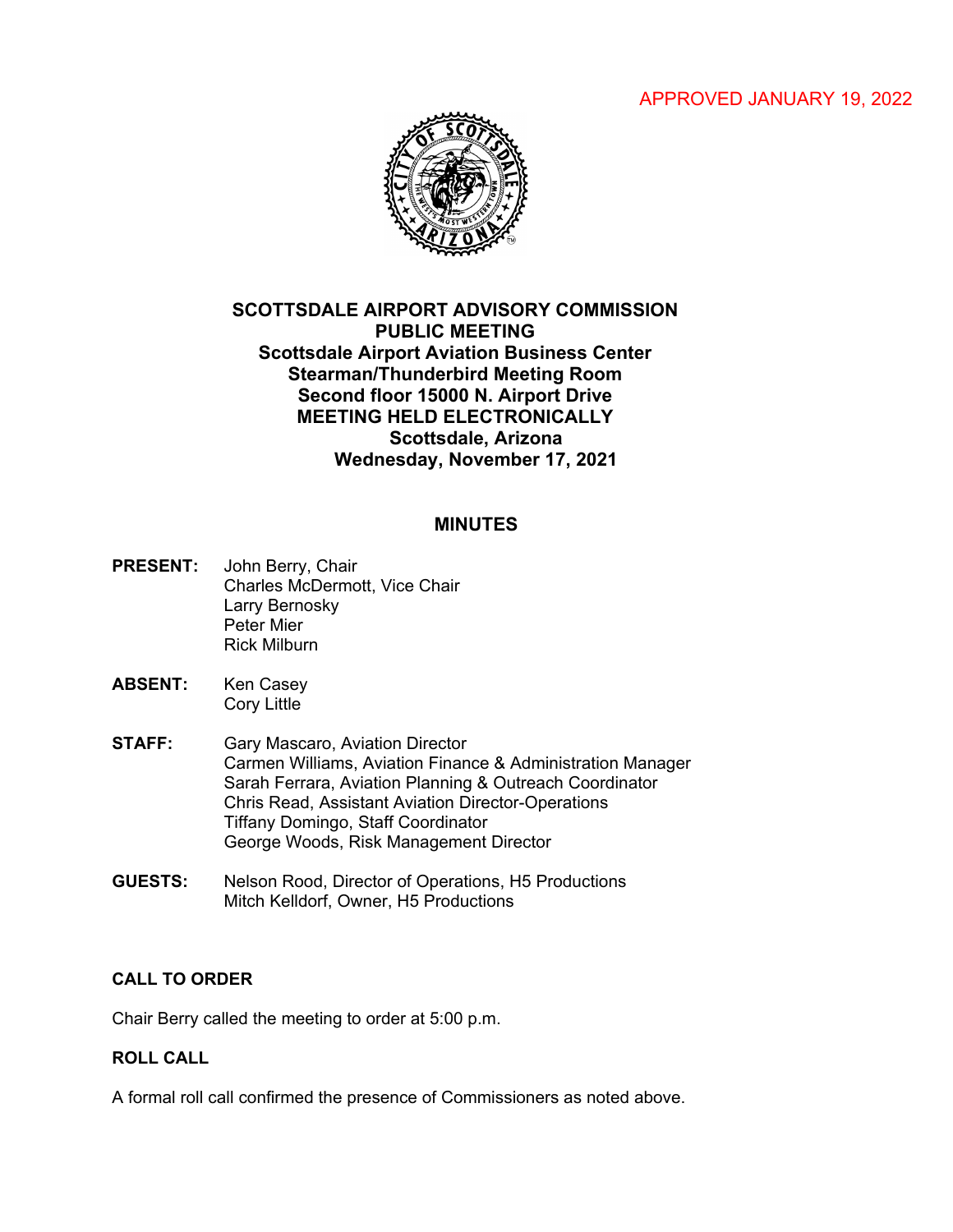## **AVIATION DIRECTOR'S REPORT**

Aviation Director, Gary Mascaro, announced the merger between Ross Aviation and Atlantic Aviation effective the second quarter of 2022. Ross Aviation at Scottsdale Airport will be rebranded as an Atlantic Aviation site.

1. Regular Meeting: October 20, 2021

COMMISSIONER MIER MADE A MOTION TO APPROVE THE REGULAR MEETING MINUTES OF OCTOBER 20, 2021 AS PRESENTED. COMMISSIONER MILBURN SECONDED THE MOTION, WHICH CARRIED 5/0 WITH CHAIR BERRY, VICE CHAIR MCDERMOTT, COMMISSIONERS BERNOSKY, MIER AND MILBURN VOTING IN THE AFFIRMATIVE WITH NO DISSENTING VOTES.

There were no public comments.

### **REGULAR AGENDA ITEMS 1-9**

1. Discussion and Possible Action Regarding Application for Airpark Aeronautical Business Permits for H5 Productions, Inc. dba H5 Helicopters to Conduct Helicopter Specialized Commercial Flying Services at the Scottsdale Airpark

Carmen Williams, Aviation Finance & Administration Manager, noted that this item was continued from the last meeting. H5 is requesting an Airpark Aeronautical business permit to conduct helicopter specialized commercial flying services. They are a long-term tenant of the Airpark, conducting aerial and commercial filming as well as specialized and unique tours using an Airbus AS350 Helicopter. They have begun to conduct special charter flights in partnership with the Volanti Restaurant. They have met the requirements of the aeronautical business permit.

Company representative, Nelson Rood, Director of Operations, and owner Mitch Kelldorf were present to answer questions.

In response to a question regarding the dinner flights, Mr. Rood stated that the flights originate and terminate at the Volanti Restaurant ramp. One of the pilots, Jeff Senior, is also a lead singer with a band that is contracted to sing at the restaurant once a month. This was the impetus that started the flights, which will resume next month. Flights are 15 minutes at a cost of \$125, booked through Volanti. Mr. Kelldorf discussed the annual safety training requirements. Typically, dinner flights are on a once per month basis.

COMMISSIONER MILBURN MADE A MOTION TO APPROVE THE APPLICATION FOR AN AIRPARK AERONAUTICAL BUSINESS PERMIT FOR H5 PRODUCTIONS, INC. DBA H5 HELICOPTERS TO CONDUCT HELICOPTER SPECIALIZED COMMERCIAL FLYING SERVICES AT THE SCOTTSDALE AIRPARK. COMMISSIONER BERNOSKY SECONDED THE MOTION, WHICH CARRIED 5/0 WITH CHAIR BERRY, VICE CHAIR MCDERMOTT, COMMISSIONERS BERNOSKY, MIER AND MILBURN VOTING IN THE AFFIRMATIVE WITH NO DISSENTING VOTES.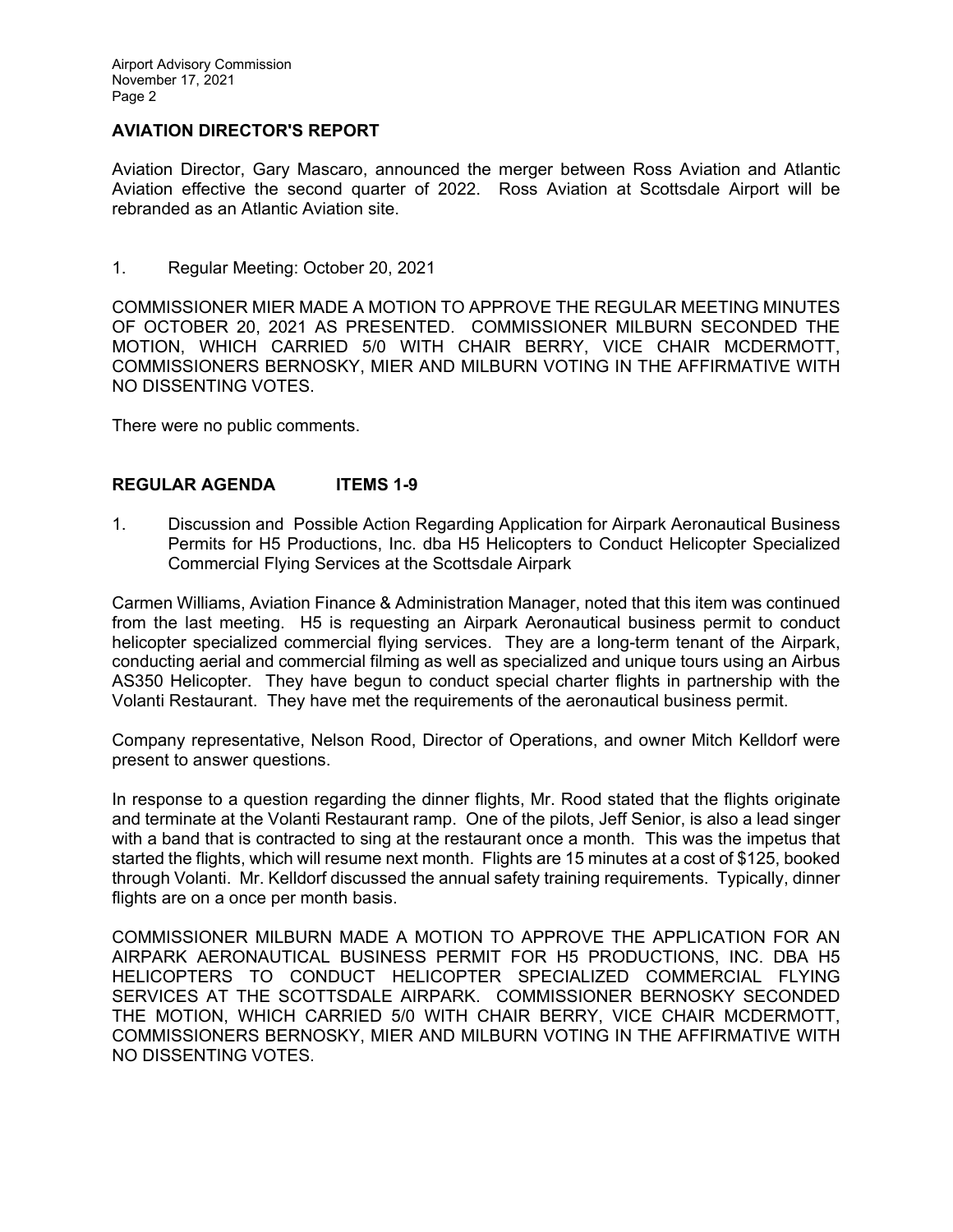2. Insurance Update from Risk Management.

George Woods, Risk Management Director, stated that coverage is through Zurich. The market is hardening in property insurance and a slight increase in premiums is expected, even as the Airport has a low to negligible loss history. The coverage limits are \$500 million. A retention amount is required before insurance kicks in and a \$400,000 retention is in place for property coverage. There is worker's compensation deductible of \$1 million. The City is self-insured for the initial \$1 million of any worker's compensation claim. Anything above that for the life of the claim is submitted to Safety National. For Airport operations liability, there is \$200 million coverage per occurrence as a first dollar coverage with no deductible.

In response to a question from Commissioner Bernosky, Mr. Woods stated that the most recent onsite claim was from Ross Aviation, however, this was not related to the Airport, but a flood incident.

In response to a question from Commissioner Mier, Mr. Wood confirmed that coverage has not changed from the prior year. The limits are standard in the industry.

Commissioner Mier inquired about the requirements for those that lease space from the Airport. Mr. Woods stated his belief that the Airport has lowered its limits from \$5 million to \$2 million. He is not certain whether this was done for economic reasons, for financial ease of tenant and/or contractual uses of the Airport. In looking at the loss history, one could surmise that the lowering of limits was justified. In terms of reconsideration for raising the limit, a financial study would be advisable. Mr. Mascaro stated that at one point during his career at the Airport, they looked at raising levels, which would have an economic impact to some operators. The Airport has minimum standards, generally at \$1 million and \$2 million. Approximately 80 to 90 percent of businesses have higher amounts. Particularly, large operators and FBOs carry hundreds of millions in terms of minimums. The Airport has made adjustments to leases depending on the type of operation. Commissioner Mier sought confirmation that this fits within the market. Mr. Mascaro confirmed that they are on a level playing field with competitors. Mr. Woods added that there is a clause within the contracts that states in addition to the minimum insurance requirements, lessors are also affirming an indemnification provision.

In response to a Commissioner question, Mr. Woods stated that the most significant exposure at the Airport and Citywide is general liability. These include slip, trips and falls, bodily injury and property damage. While the Airport has a frequency level of 25, the severity averages only \$26,000. The location total for claims is under \$250,000, which is the magic number in terms of exposure and it is a very safe location.

In response to a Commissioner question, Mr. Woods stated that the City pays approximately \$3.1 million in total premiums for the entire City. Each department pays an allocation based on payroll size and loss history.

Mr. Woods reviewed the coverage process for major construction projects. Contracts include a builder's risk component to cover materials as well as liability coverage to cover any catastrophic events. There are contractual risk transfers for Airport use under permits.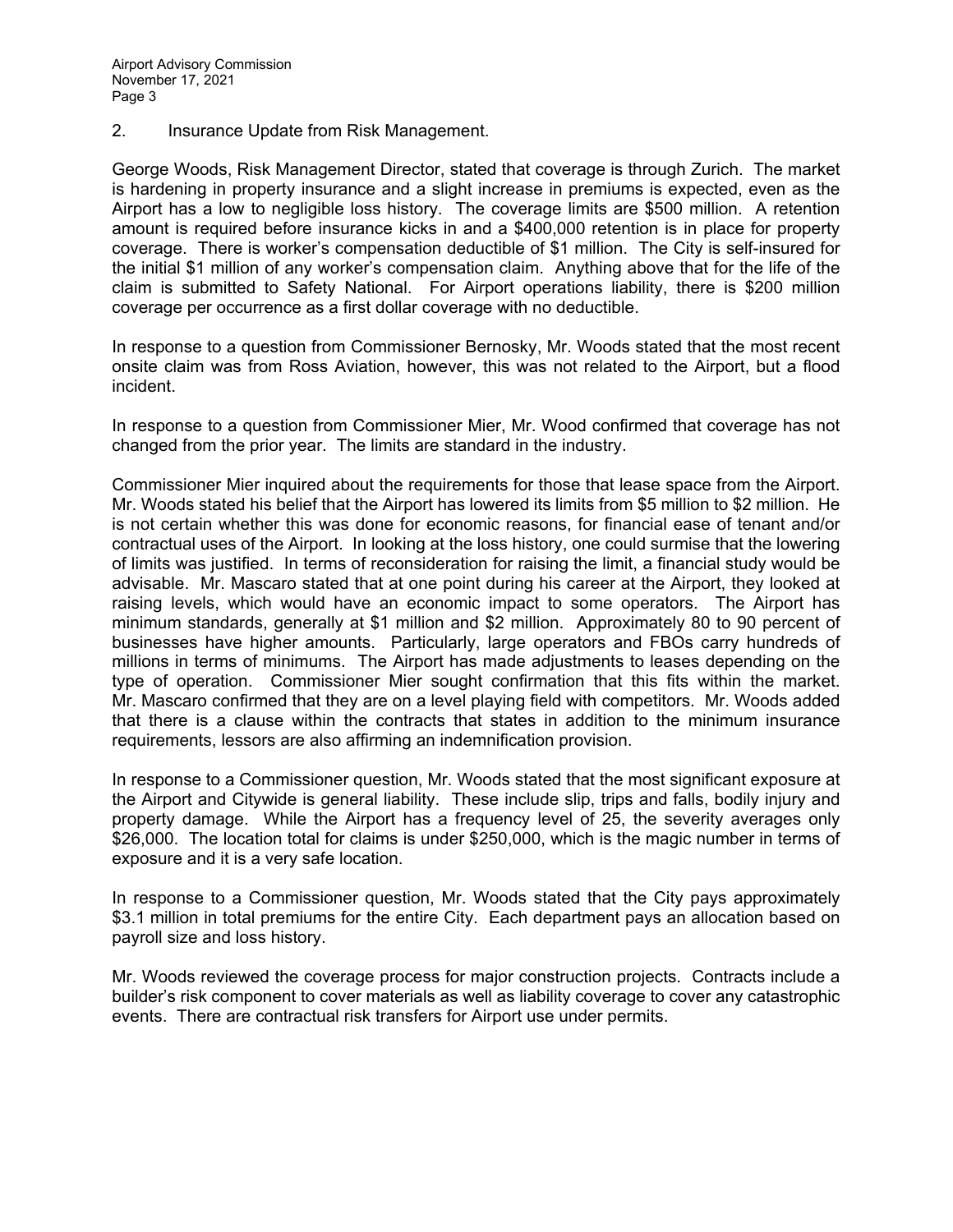3. Discussion and Input Regarding Airport and Airpark Aeronautical Business Permit Additions, Revocations and Cancellations

Ms. Carmen noted the one addition of H5 Helicopters from this agenda. There were no other changes to report.

4. Discussion and Input Regarding the Monthly Construction Report

Chris Read, Assistant Aviation Director-Operations, provided an update on construction. A contract has been issued for the Airport fence replacement project, at an estimate cost of \$475,000. Construction will commence in mid-December with completion in late January, 2022.

The Taxiway A North Rehabilitation project is estimated to commence in August, 2022. The location and overview of work to be performed was identified. Commissioner Mier asked whether the project is 100 percent funded at the federal level. Mr. Read stated that this is not yet confirmed, however the last two projects were 100 percent federally funded. If not, the typical alternative rate of funding is 91.06 percent from the federal government and 4.47 percent from the State of Arizona.

5. Discussion and Input Regarding the Monthly Operations Report

Mr. Read noted that total operations are not as high as last year, down 17.2 percent, mostly as a result of local traffic and closure of the runway. IFR is up 18.8 percent for the period and 19.5 percent year over year. There was only one Alert 2, due to faulty gear. U.S. Customs revenue for the month was \$104,925 with 187 total uses and 49 U.S. visit uses. Revenue fiscal year to date is \$193,175 compared with \$135,600 last year. Total uses per month has increased from 126 to 187. PPRs totaled 56 for calendar year 2021.

6. Discussion and Input Regarding Financial Report for September

Ms. Williams stated that the approved budget for revenues was \$1 million, however this was surpassed at \$1.4 million. The expense budget was \$739,000 and the actuals were lower at \$651,000 through September. Compared to last year, revenues were lower, mostly due to the runway closure. Expenses were higher, due to being billed for two quarters of the U.S. Customs labor payments. The Aviation Fund cash balance is negative \$343,000, due to ongoing capital projects. The runway closure also significantly impacted fuel sales. For September, FBO fuel sales accounted for 57 percent of the total fuel. AVGAS is 2.8 percent and Airpark operators were at 40 percent. September is down 35 percent over last September. Totals are down 20.8 percent year-to-date.

7. Discussion and Input Regarding Public Outreach Programs and Planning Projects

Ms. Ferrara stated that the City has filed a legal brief regarding the Metroplex deal and the FAA has responded. FAA is initiating a Metroplex technical working group beginning in early 2022. They will review all departing and arriving flight paths into and out of Phoenix Sky Harbor. Eight voluntary curfew letters were issued for October. In terms of monitoring, six pending projects are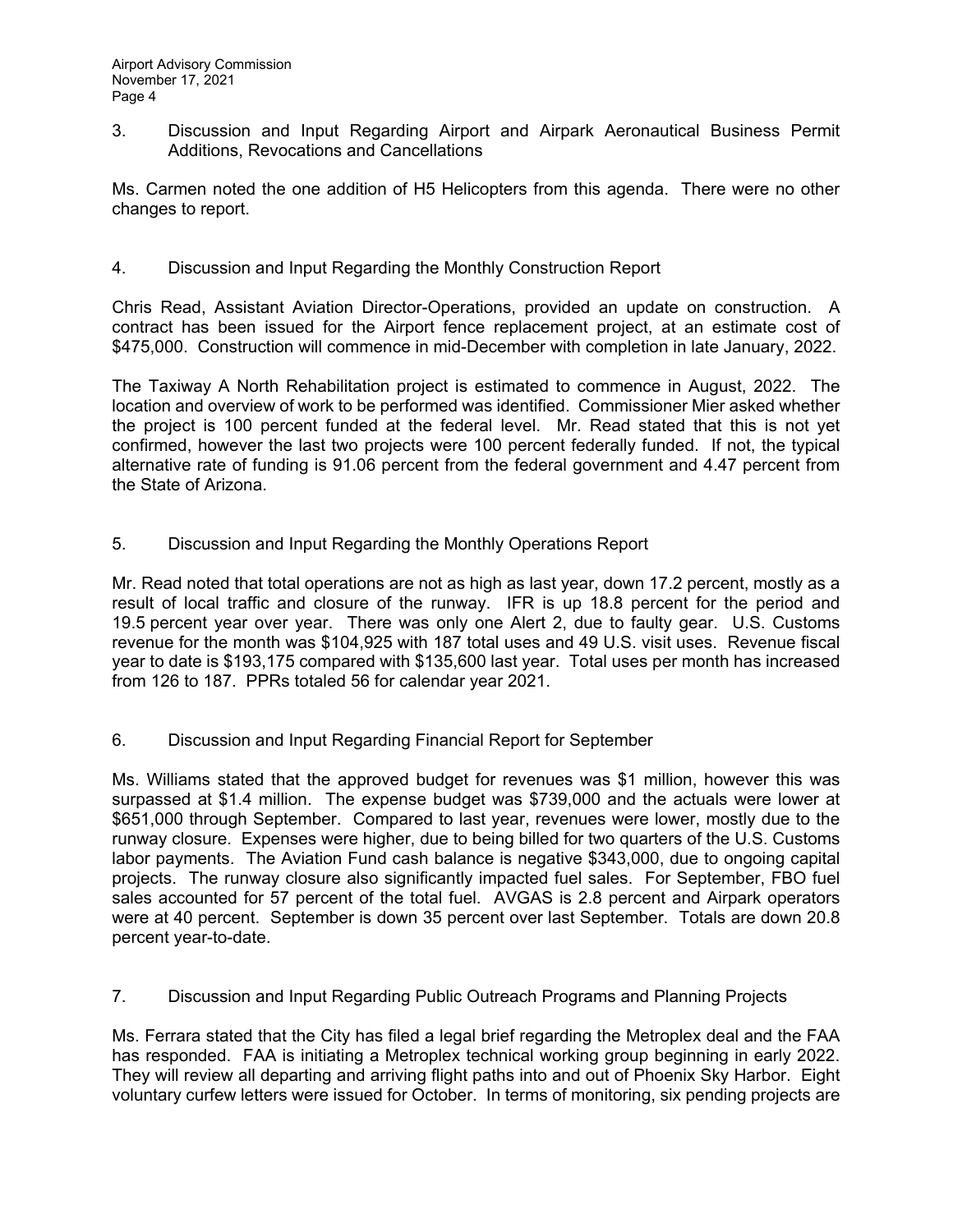Airport Advisory Commission November 17, 2021 Page 5

identified as being located in the Airport Influence Area for October. Airport staff continues to share and post on social media. Recent posts covered the AZAA Fall Conference and Director Mascaro's presentation, where he discussed the Runway Rehabilitation Project. Other posts covered the Box Hangar Project completion and availability of a box hangar for lease. In terms of outreach, ADOT has finished and released its 2021 Aviation Economic Impact Study. The report is available on the Airport website. Highlights include that on-Airport activities equate to \$215.3 million, supporting 3,926 jobs. Visitor spending equates to \$90.8 million. The total combined economic impact of the Airport and Airpark are \$1 billion. Ms. Ferrara gave an overview of the NBAA convention and reviewed photographs. City entity partners share in the show and convention costs. The Airport team will man the booth, but also walk the floor and meet industry representatives. Leads are gathered by direct contact or by sign-up raffle. This year resulted in 366 leads.

Commissioner Mier asked about methods for tracking costs per lead. Ms. Ferrara stated that justifications are illustrated via looking at just one aircraft coming into the Airport for a short time. One such aircraft visit will finance approximately one-half the cost of attending the conference. Commissioner Mier suggested developing a method to track lead cost data. Mr. Mascaro stated that due to the significant sponsorships the Airport receives, the cost to attend the Las Vegas conference for Airport staff is minimal. There is a higher cost to attend the Florida conference and attendance for the that event has ceased. However, next year is the year of sell for the Super Bowl. They key metric in terms of the Las Vegas show is to get in one to two planes that haven't been to the Airport over the past 18 months.

8. Administrative report from the Aviation Director or Designee Regarding the Status of Aviation-Related Items

Mr. Mascaro stated that there are no new items to report. The lease amendment and Airport security fencing improvement project were approved in October.

9. Discussion and Possible Action to Modify the Airport Advisory Commission Meeting Schedule and Commission Item Calendar

COMMISSIONER MIER MADE A MOTION TO CANCEL THE DECEMBER MEETING. COMMISSIONER BERNOSKY SECONDED THE MOTION, WHICH CARRIED 5/0 WITH CHAIR BERRY, VICE CHAIR MCDERMOTT, COMMISSIONERS BERNOSKY, MIER AND MILBURN VOTING IN THE AFFIRMATIVE WITH NO DISSENTING VOTES.

#### **PUBLIC COMMENT**

There were no public comments.

#### **FUTURE AGENDA ITEMS**

There were no items added.

#### **ADJOURNMENT**

With no further business to discuss, being duly moved and seconded, the meeting adjourned at 6:03 p.m.